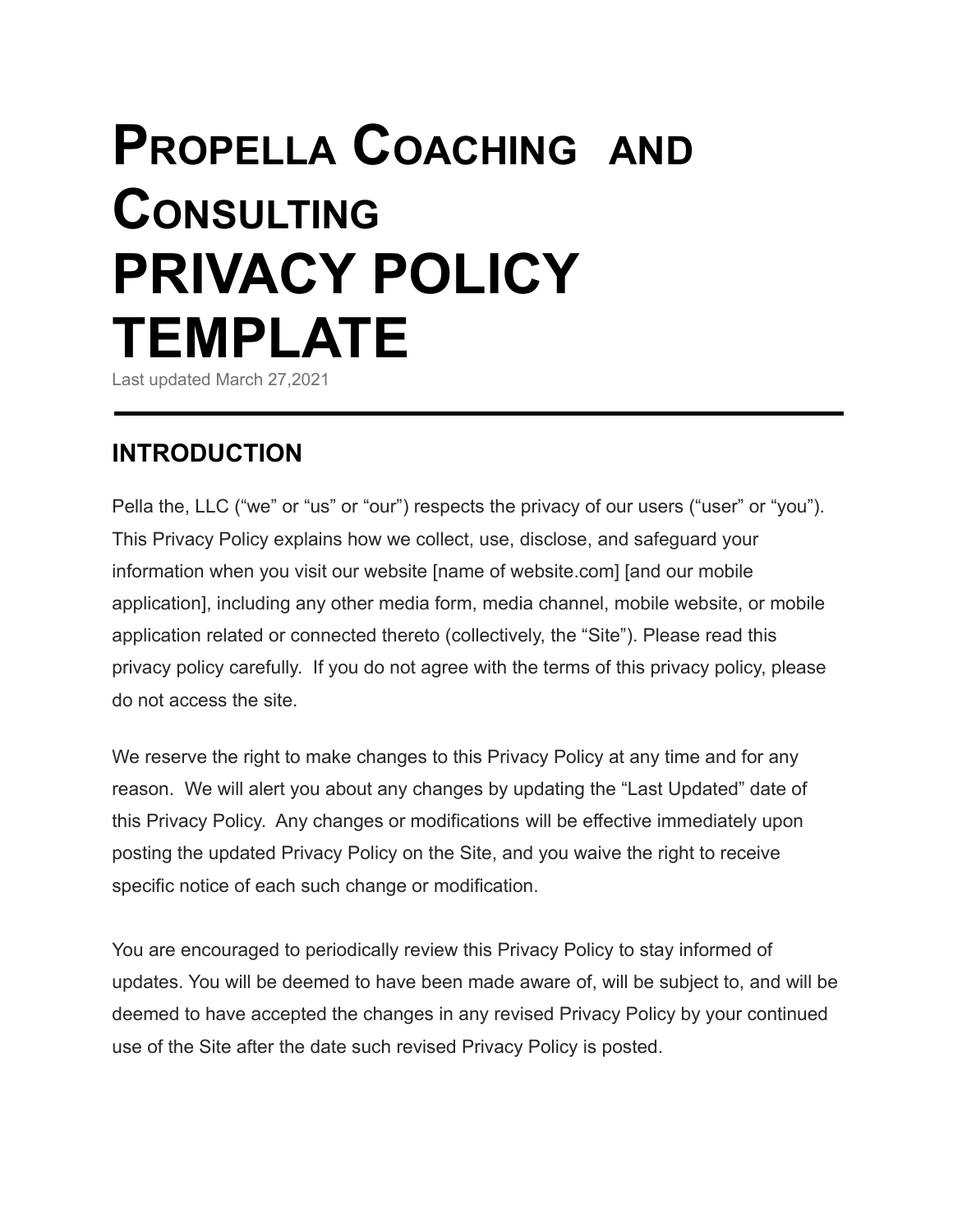# **COLLECTION OF YOUR INFORMATION**

We may collect information about you in a variety of ways. The information we may collect on the Site includes:

## **Personal Data**

Personally identifiable information, such as your name, shipping address, email address, and telephone number, and demographic information, such as your age, gender, hometown, and interests, that you voluntarily give to us [when you register with the Site [or our mobile application] when you choose to participate in various activities related to the Site [and our mobile application], such as online chat and message boards. You are under no obligation to provide us with personal information of any kind, however your refusal to do so may prevent you from using certain features of the Site [and our mobile application].

#### **Derivative Data**

Information our servers automatically collect when you access the Site, such as your IP address, your browser type, your operating system, your access times, and the pages you have viewed directly before and after accessing the Site. [If you are using our mobile application, this information may also include your device name and type, your operating system, your phone number, your country, your likes and replies to a post, and other interactions with the application and other users via server log files, as well as any other information you choose to provide.]

## **Financial Data**

Financial information, such as data related to your payment method (e.g. valid credit card number, card brand, expiration date) that we may collect when you purchase, order, return, exchange, or request information about our services from the Site [or our mobile application]. [We store only very limited, if any, financial information that we collect. Otherwise, all financial information is stored by our payment processor,Paypal you are encouraged to review their privacy policy and contact them directly for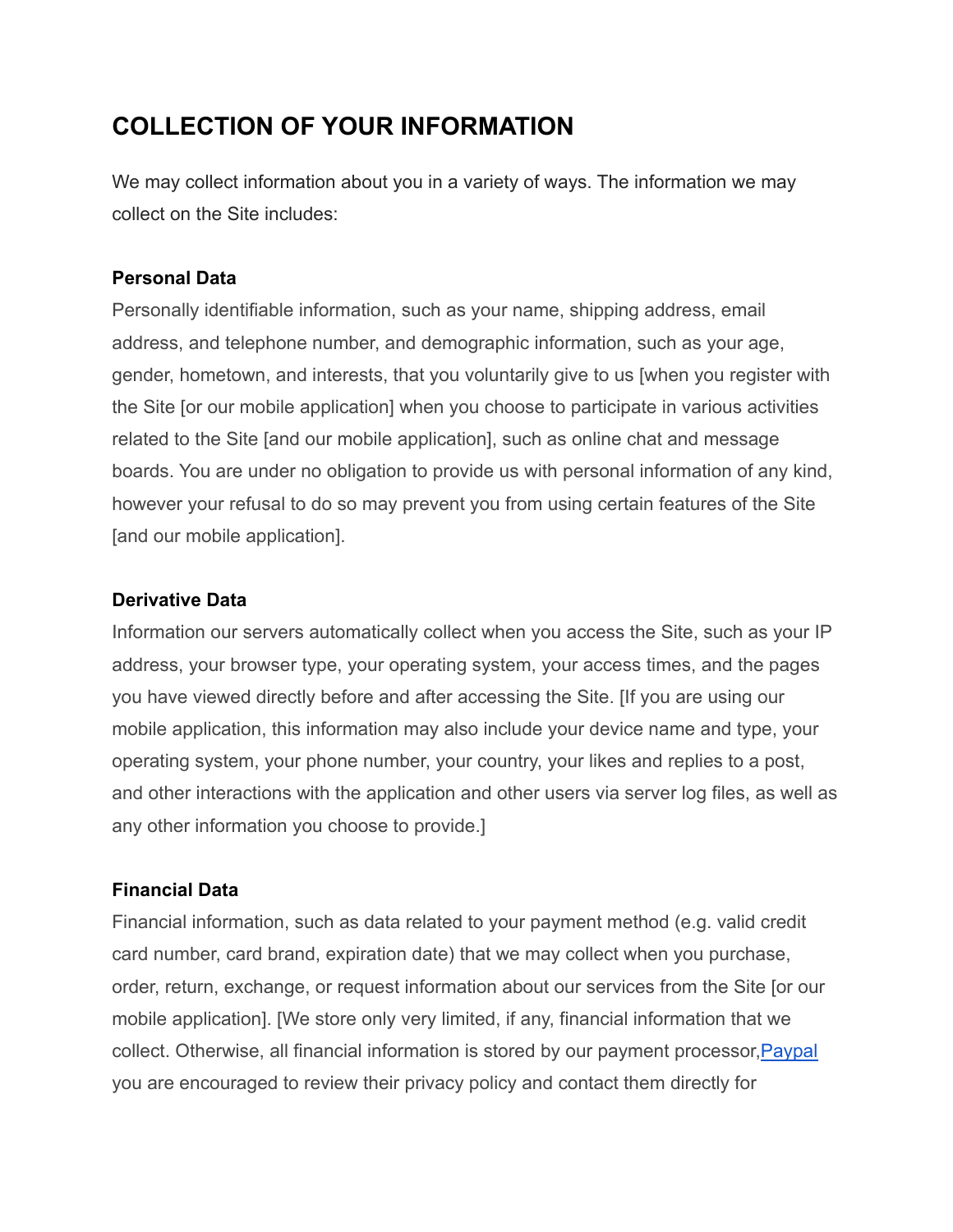responses to your questions.

#### **Facebook Permissions**

The Site [and our mobile application] may by default access your [Facebook](https://www.facebook.com/about/privacy/) basic account information, including your name, email, gender, birthday, current city, and profile picture URL, as well as other information that you choose to make public. We may also request access to other permissions related to your account, such as friends, checkins, and likes, and you may choose to grant or deny us access to each individual permission. For more information regarding Facebook permissions, refer to the [Facebook Permissions Reference](https://developers.facebook.com/docs/facebook-login/permissions) page.

#### **Data From Social Networks**

User information from social networking sites, such as [Apple's Game Center, Facebook, Google+, Instagram, Pinterest, Twitter], including your name, your social network username, location, gender, birth date, email address, profile picture, and public data for contacts, if you connect your account to such social networks. [If you are using our mobile application, this information may also include the contact information of anyone you invite to use and/or join our mobile application.]

#### **Mobile Device Data**

Device information, such as your mobile device ID, model, and manufacturer, and information about the location of your device, if you access the Site from a mobile device.

#### **Third-Party Data**

Information from third parties, such as personal information or network friends, if you connect your account to the third party and grant the Site permission to access this information.

#### **Data From Contests, Giveaways, and Surveys**

Personal and other information you may provide when entering contests or giveaways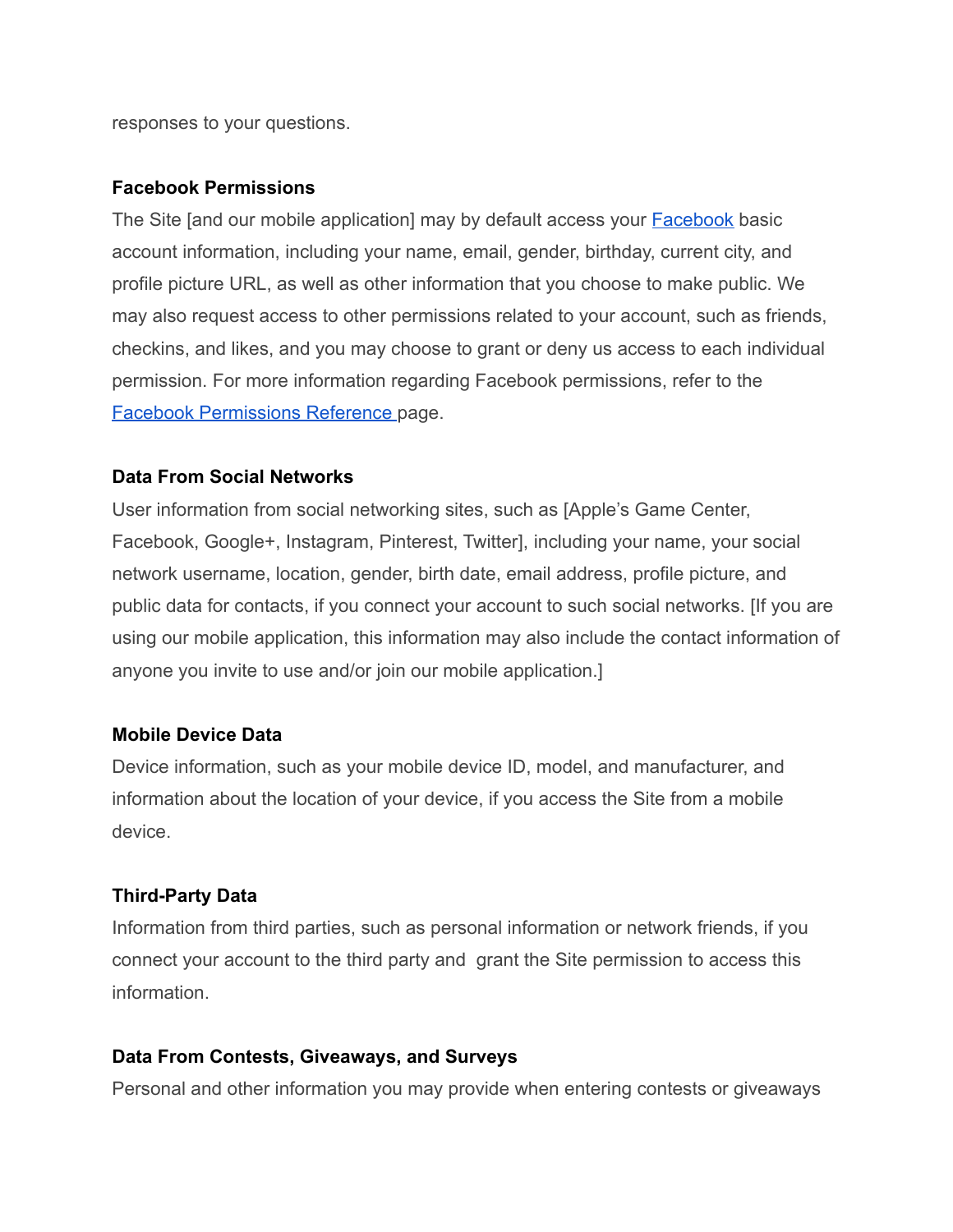and/or responding to surveys.

## **Mobile Application Information**

If you connect using our mobile application:

- *Geo-Location Information.* We may request access or permission to and track location-based information from your mobile device, either continuously or while you are using our mobile application, to provide location-based services. If you wish to change our access or permissions, you may do so in your device's settings.
- **●** *Mobile Device Access.* We may request access or permission to certain features from your mobile device, including your mobile device's [bluetooth, calendar, camera, contacts, microphone, reminders, sensors, SMS messages, social media accounts, storage,] and other features. If you wish to change our access or permissions, you may do so in your device's settings.
- *Mobile Device Data.* We may collect device information (such as your mobile device ID, model and manufacturer), operating system, version information and IP address.
- *Push Notifications.* We may request to send you push notifications regarding your account or the Application. If you wish to opt-out from receiving these types of communications, you may turn them off in your device's settings.

# **USE OF YOUR INFORMATION**

Having accurate information about you permits us to provide you with a smooth, efficient, and customized experience. Specifically, we may use information collected about you via the Site [or our mobile application] to:

- Administer sweepstakes, promotions, and contests.
- Assist law enforcement and respond to subpoena.
- Compile anonymous statistical data and analysis for use internally or with third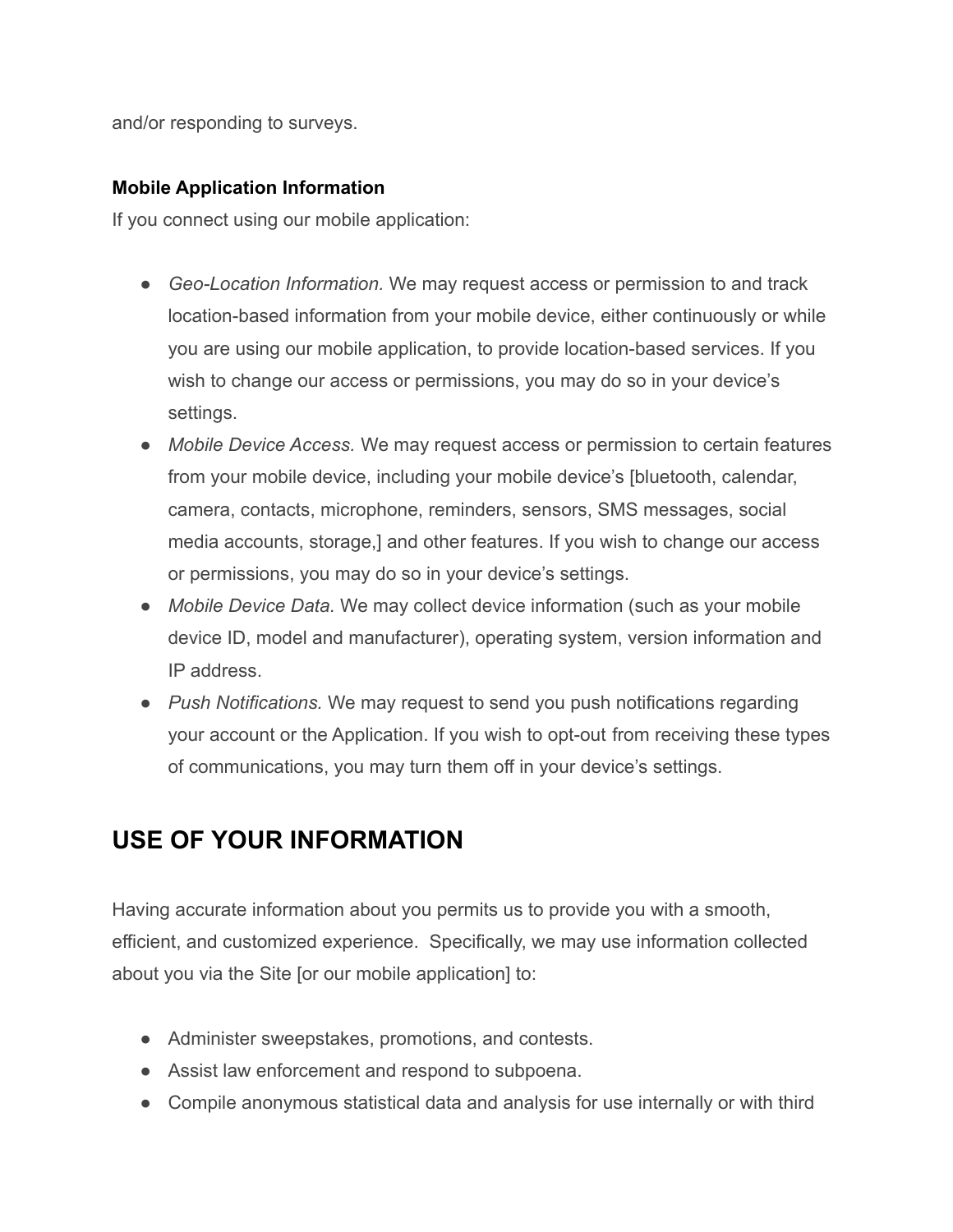parties.

- Create and manage your account.
- Deliver targeted advertising, coupons, newsletters, and other information regarding promotions and the Site [and our mobile application] to you.
- Email you regarding your account or order.
- Enable user-to-user communications.
- Fulfill and manage purchases, orders, payments, and other transactions related to the Site [and our mobile application].
- Generate a personal profile about you to make future visits to the Site [and our mobile application] more personalized.
- Increase the efficiency and operation of the Site [and our mobile application].
- Monitor and analyze usage and trends to improve your experience with the Site [and our mobile application].
- Notify you of updates to the Site [and our mobile application]s.
- Offer new products, services, [mobile applications,] and/or recommendations to you.
- Perform other business activities as needed.
- Prevent fraudulent transactions, monitor against theft, and protect against criminal activity.
- Process payments and refunds.
- Request feedback and contact you about your use of the Site [and our mobile application] .
- Resolve disputes and troubleshoot problems.
- Respond to product and customer service requests.
- Send you a newsletter.
- Solicit support for the Site [and our mobile application].
- [Other]

# **DISCLOSURE OF YOUR INFORMATION**

We may share information we have collected about you in certain situations. Your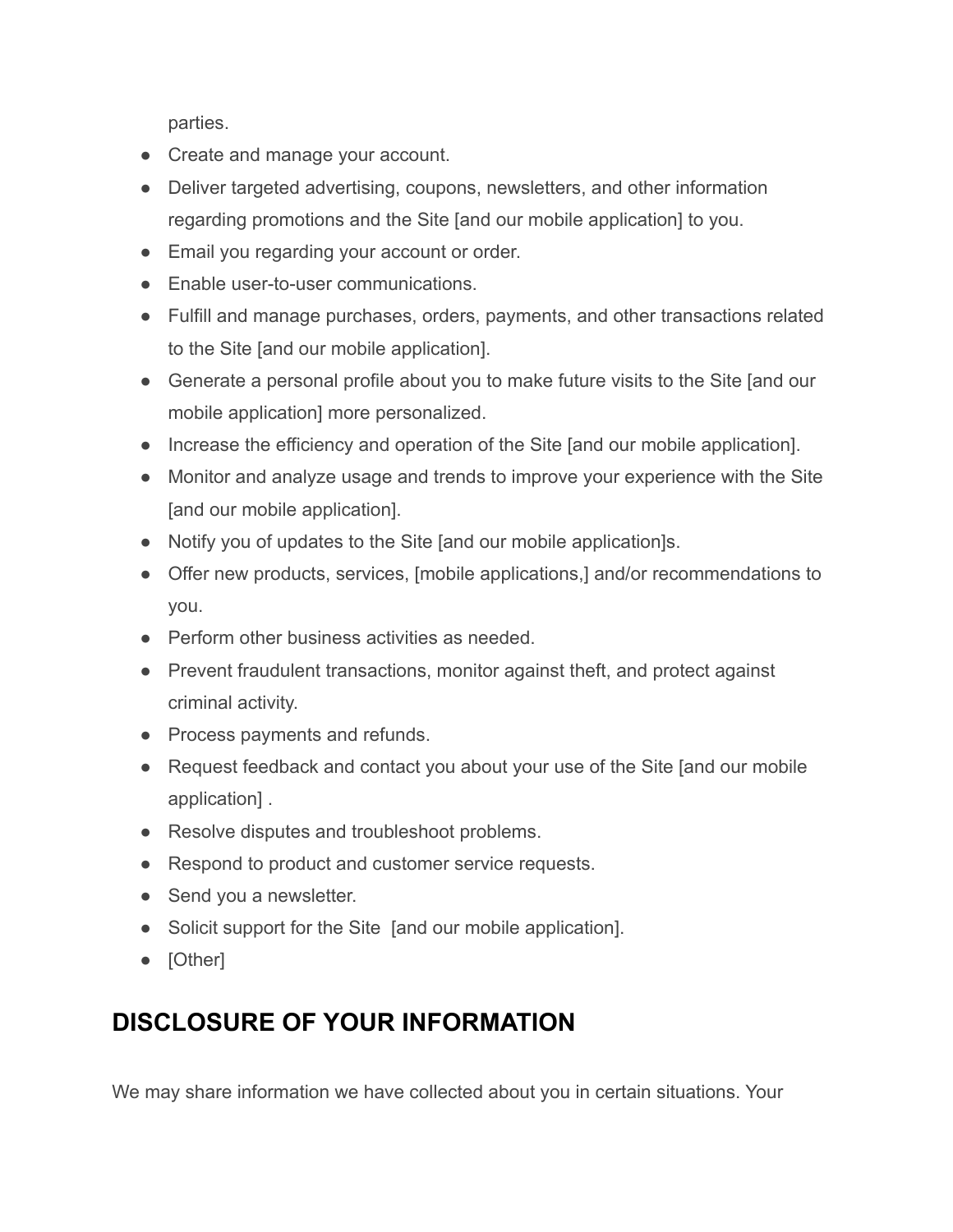information may be disclosed as follows:

#### **By Law or to Protect Rights**

If we believe the release of information about you is necessary to respond to legal process, to investigate or remedy potential violations of our policies, or to protect the rights, property, and safety of others, we may share your information as permitted or required by any applicable law, rule, or regulation. This includes exchanging information with other entities for fraud protection and credit risk reduction.

#### **Third-Party Service Providers**

We may share your information with third parties that perform services for us or on our behalf, including payment processing, data analysis, email delivery, hosting services, customer service, and marketing assistance.

#### **Marketing Communications**

With your consent, or with an opportunity for you to withdraw consent, we may share your information with third parties for marketing purposes, as permitted by law.

## **Interactions with Other Users**

If you interact with other users of the Site [and our mobile application], those users may see your name, profile photo, and descriptions of your activity, including sending invitations to other users, chatting with other users, liking posts, following blogs.

## **Online Postings**

When you post comments, contributions or other content to the Site [or our mobile applications], your posts may be viewed by all users and may be publicly distributed outside the Site [and our mobile application] in perpetuity.

## **Third-Party Advertisers**

We may use third-party advertising companies to serve ads when you visit the Site [or our mobile application]. These companies may use information about your visits to the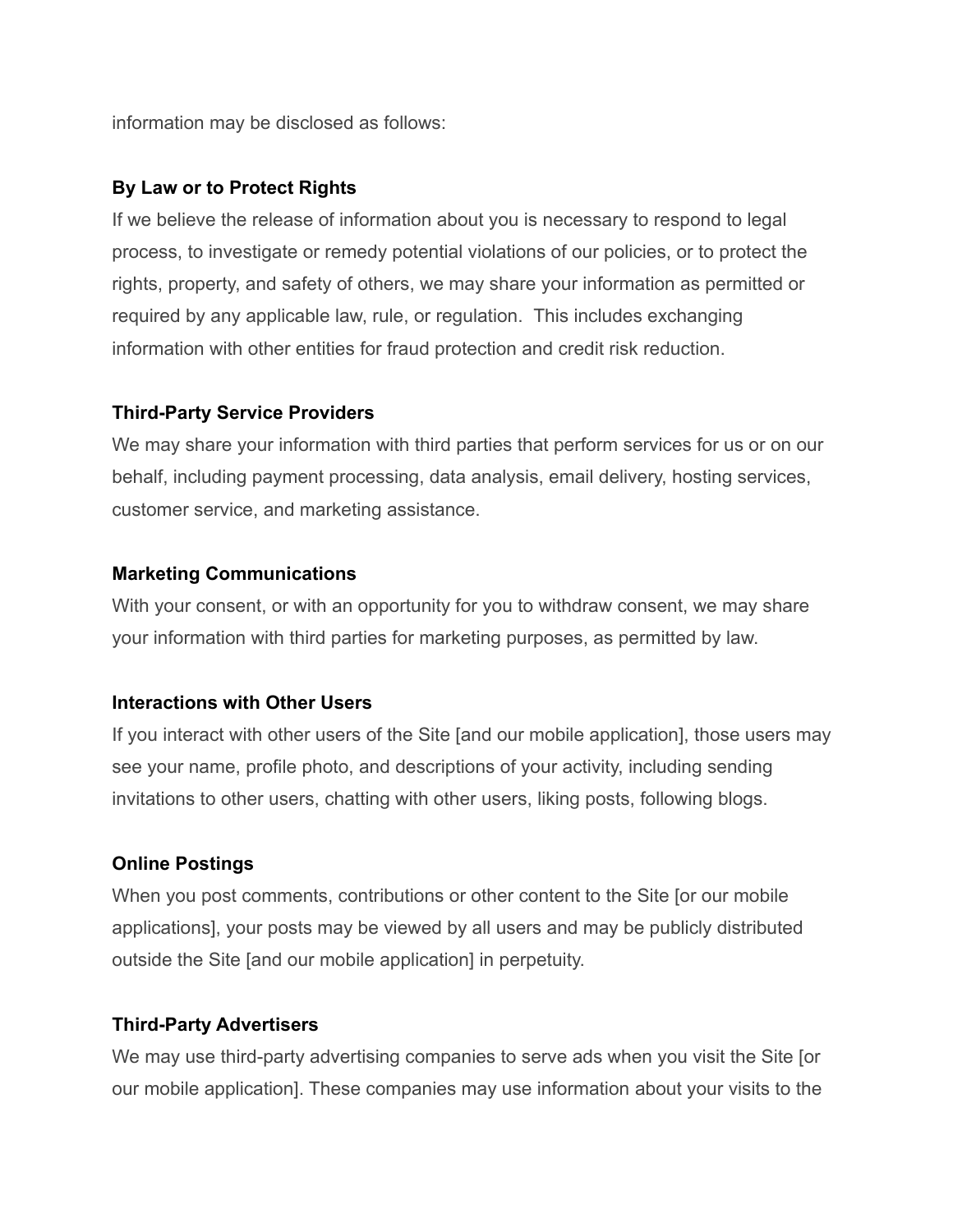Site [and our mobile application] and other websites that are contained in web cookies in order to provide advertisements about goods and services of interest to you.

#### **Affiliates**

We may share your information with our affiliates, in which case we will require those affiliates to honor this Privacy Policy. Affiliates include our parent company and any subsidiaries, joint venture partners or other companies that we control or that are under common control with us.

#### **Business Partners**

We may share your information with our business partners to offer you certain products, services or promotions.

## **Offer Wall**

Our mobile application may display a third-party hosted "offer wall." Such an offer wall allows third-party advertisers to offer virtual currency, gifts, or other items to users in return for acceptance and completion of an advertisement offer. Such an offer wall may appear in our mobile application and be displayed to you based on certain data, such as your geographic area or demographic information. When you click on an offer wall, you will leave our mobile application. A unique identifier, such as your user ID, will be shared with the offer wall provider in order to prevent fraud and properly credit your account.

## **Social Media Contacts**

If you connect to the Site (or our mobile application) through a social network, your contacts on the social network will see your name, profile photo, and descriptions of your activity.

# **Other Third Parties**

We may share your information with advertisers and investors for the purpose of conducting general business analysis. We may also share your information with such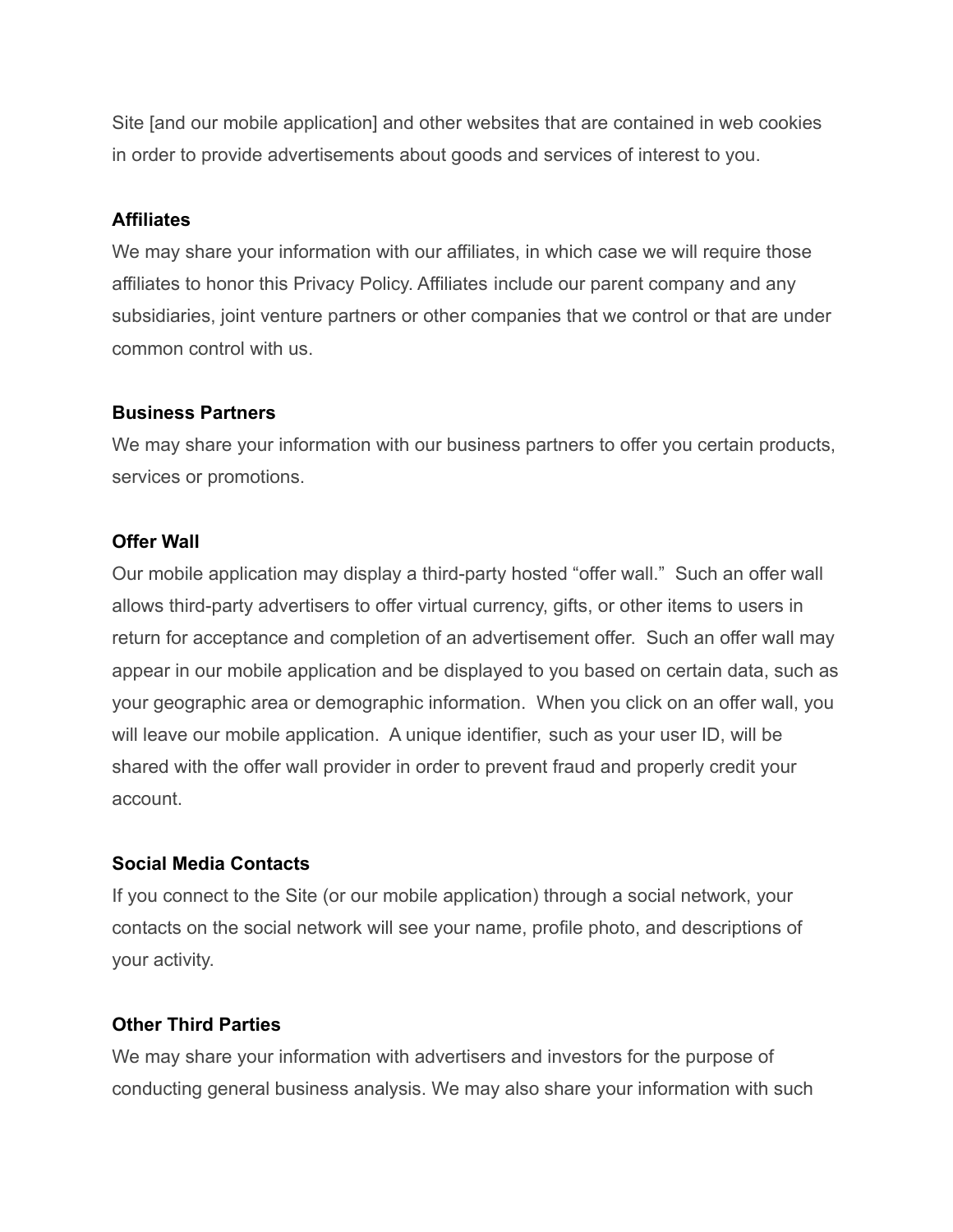third parties for marketing purposes, as permitted by law.

## **Sale or Bankruptcy**

If we reorganize or sell all or a portion of our assets, undergo a merger, or are acquired by another entity, we may transfer your information to the successor entity. If we go out of business or enter bankruptcy, your information would be an asset transferred or acquired by a third party. You acknowledge that such transfers may occur and that the transferee may decline honor commitments we made in this Privacy Policy.

We are not responsible for the actions of third parties with whom you share personal or sensitive data, and we have no authority to manage or control third-party solicitations. If you no longer wish to receive correspondence, emails or other communications from third parties, you are responsible for contacting the third party directly.

# **TRACKING TECHNOLOGIES**

## **Cookies and Web Beacons**

We may use cookies, web beacons, tracking pixels, and other tracking technologies on the Site (and our mobile application) to help customize the Site (and our mobile application] and improve your experience. When you access the Site [or our mobile application], your personal information is not collected through the use of tracking technology. Most browsers are set to accept cookies by default. You can remove or reject cookies, but be aware that such action could affect the availability and functionality of the Site [or our mobile application]. You may not decline web beacons. However, they can be rendered ineffective by declining all cookies or by modifying your web browser's settings to notify you each time a cookie is tendered, permitting you to accept or decline cookies on an individual basis.]

[We may use cookies, web beacons, tracking pixels, and other tracking technologies on the Site [and our mobile application] to help customize the Site [and our mobile application] and improve your experience. For more information on how we use cookies,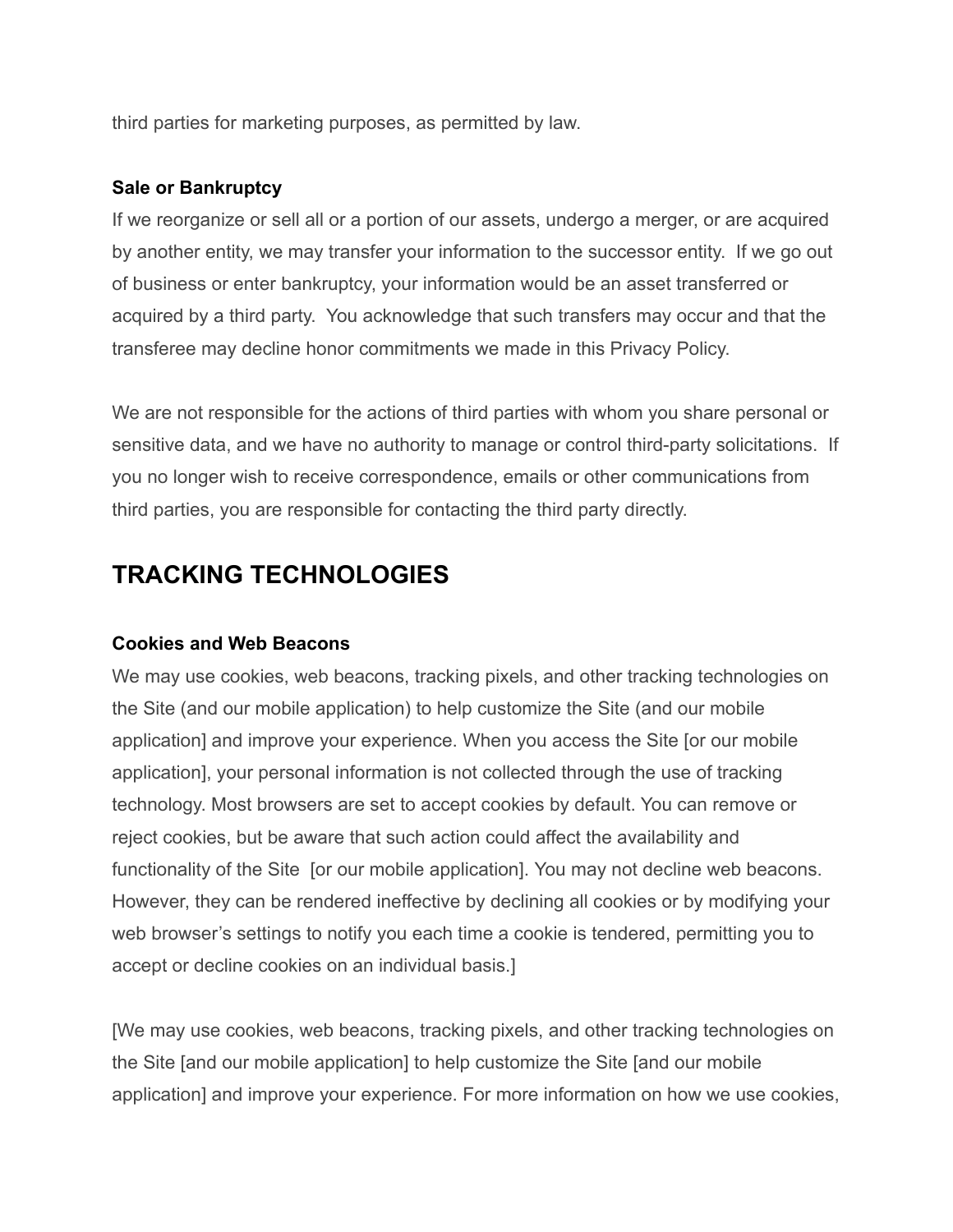please refer to our Cookie Policy posted on the Site, which is incorporated into this Privacy Policy. By using the Site, you agree to be bound by our Cookie Policy.]

## **Internet-Based Advertising**

Additionally, we may use third-party software to serve ads on the Site [and our mobile application], implement email marketing campaigns, and manage other interactive marketing initiatives. This third-party software may use cookies or similar tracking technology to help manage and optimize your online experience with us. For more information about opting-out of interest-based ads, visit the [Network Advertising](http://www.networkadvertising.org/choices/) [Initiative Opt-Out Tool](http://www.networkadvertising.org/choices/) or [Digital Advertising Alliance](http://www.aboutads.info/choices/) Opt-Out Tool.

## **Website Analytics**

We may also partner with selected third-party vendors, such as [Adobe Analytics,](http://www.adobe.com/privacy/marketing-cloud.html) [Google Analytics](https://support.google.com/analytics/answer/6004245?hl=en), and others, to allow tracking technologies and remarketing services on the Site and our mobile application through the use of first party cookies and third-party cookies, to, among other things, analyze and track users' use of the Site [and our mobile application, determine the popularity of certain content and better understand online activity. By accessing the Site (and our mobile application), you consent to the collection and use of your information by these third-party vendors. You are encouraged to review their privacy policy and contact them directly for responses to your questions. We do not transfer personal information to these third-party vendors. However, if you do not want any information to be collected and used by tracking technologies, you can visit the third-party vendor or the [Network Advertising Initiative](http://www.networkadvertising.org/choices/) [Opt-Out Tool](http://www.networkadvertising.org/choices/) or [Digital Advertising Alliance Opt-Out](http://www.aboutads.info/choices/) Tool.

You should be aware that getting a new computer, installing a new browser, upgrading an existing browser, or erasing or otherwise altering your browser's cookies files may also clear certain opt-out cookies, plug-ins, or settings.

# **THIRD-PARTY WEBSITES**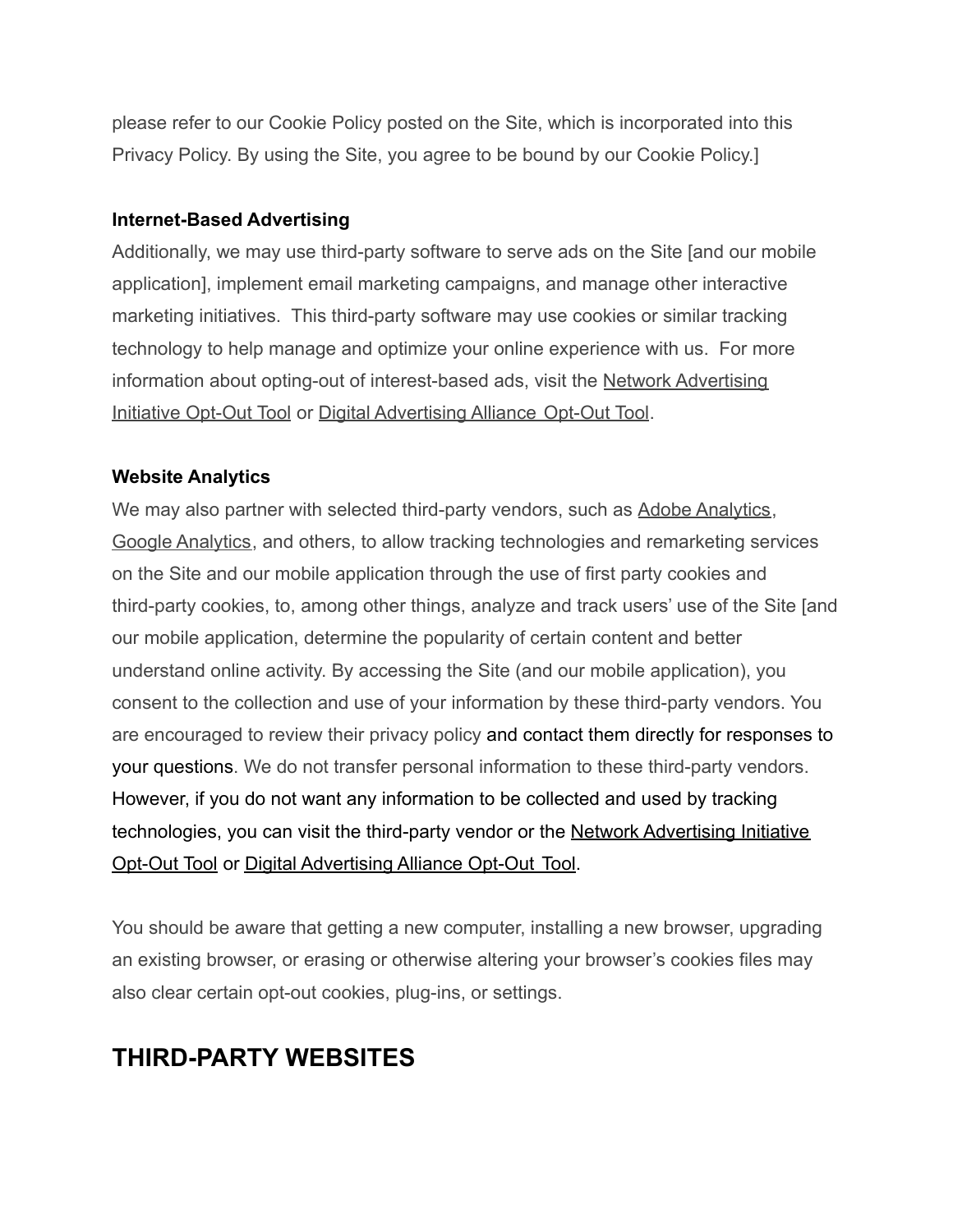The Site [and our mobile application] may contain links to third-party websites and applications of interest, including advertisements and external services, that are not affiliated with us. Once you have used these links to leave the Site [or our mobile application], any information you provide to these third parties is not covered by this Privacy Policy, and we cannot guarantee the safety and privacy of your information. Before visiting and providing any information to any third-party websites, you should inform yourself of the privacy policies and practices (if any) of the third party responsible for that website, and should take those steps necessary to, in your discretion, protect the privacy of your information. We are not responsible for the content or privacy and security practices and policies of any third parties, including other sites, services or applications that may be linked to or from the Site [or our mobile application].

# **SECURITY OF YOUR INFORMATION**

We use administrative, technical, and physical security measures to help protect your personal information. While we have taken reasonable steps to secure the personal information you provide to us, please be aware that despite our efforts, no security measures are perfect or impenetrable, and no method of data transmission can be guaranteed against any interception or other type of misuse. Any information disclosed online is vulnerable to interception and misuse by unauthorized parties. Therefore, we cannot guarantee complete security if you provide personal information.

# **POLICY FOR CHILDREN**

We do not knowingly solicit information from or market to children under the age of 13. If you become aware of any data we have collected from children under age 13, please contact us using the contact information provided below.

# **CONTROLS FOR DO-NOT-TRACK FEATURES**

Most web browsers and some mobile operating systems [and our mobile applications]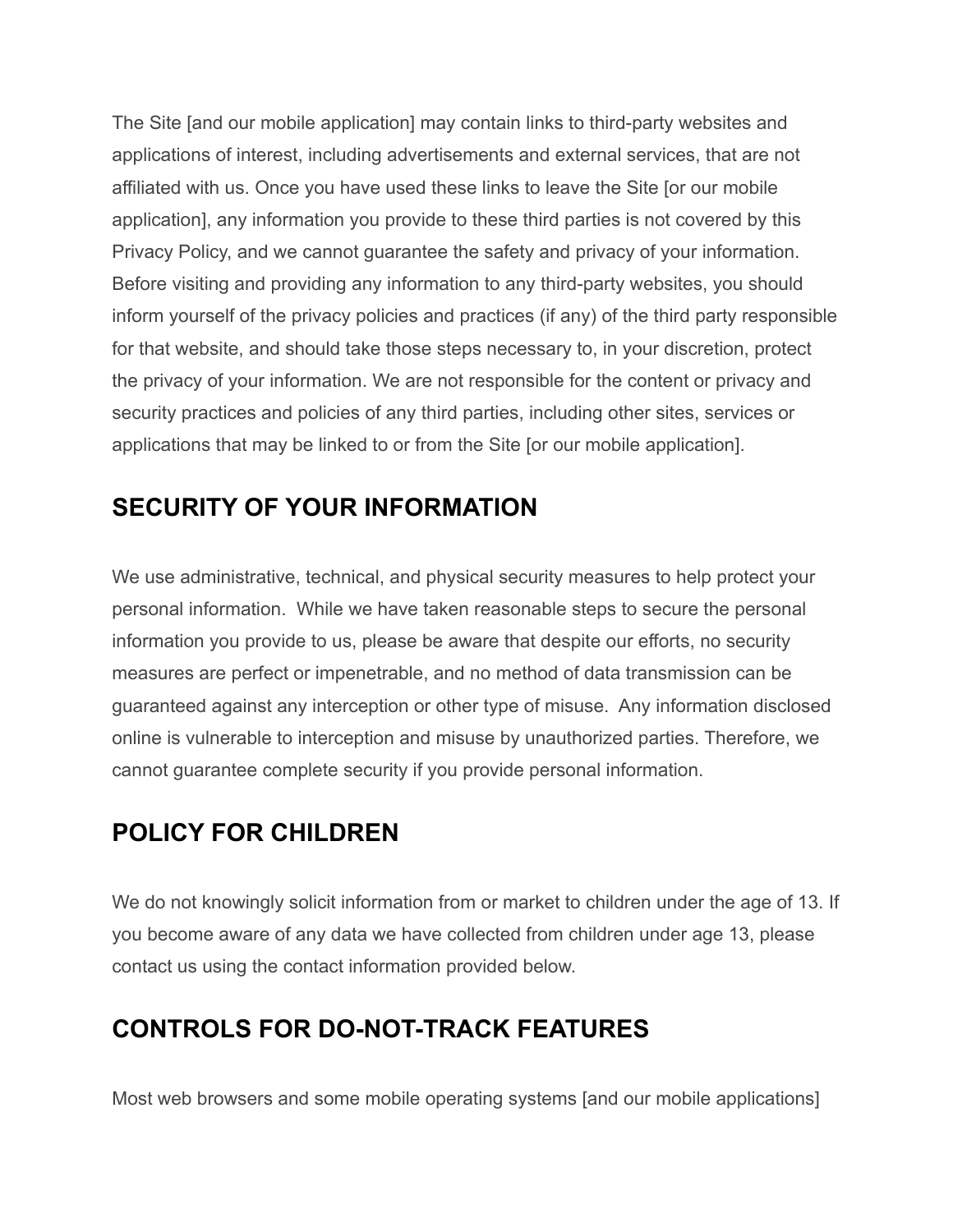include a Do-Not-Track ("DNT") feature or setting you can activate to signal your privacy preference not to have data about your online browsing activities monitored and collected. No uniform technology standard for recognizing and implementing DNT signals has been finalized. As such, we do not currently respond to DNT browser signals or any other mechanism that automatically communicates your choice not to be tracked online. If a standard for online tracking is adopted that we must follow in the future, we will inform you about that practice in a revised version of this Privacy Policy./Most web browsers and some mobile operating systems [and our mobile applications] include a Do-Not-Track ("DNT") feature or setting you can activate to signal your privacy preference not to have data about your online browsing activities monitored and collected. If you set the DNT signal on your browser, we will respond to such DNT browser signals.

# **OPTIONS REGARDING YOUR INFORMATION**

# **[Account Information]**

You may at any time review or change the information in your account or terminate your account by:

- Logging into your account settings and updating your account
- Contacting us using the contact information provided below
- **[Other]**

Upon your request to terminate your account, we will deactivate or delete your account and information from our active databases. However, some information may be retained in our files to prevent fraud, troubleshoot problems, assist with any investigations, enforce our Terms of Use and/or comply with legal requirements.]

# **Emails and Communications**

If you no longer wish to receive correspondence, emails, or other communications from us, you may opt-out by:

● Noting your preferences at the time you register your account with the Site [or our mobile application]